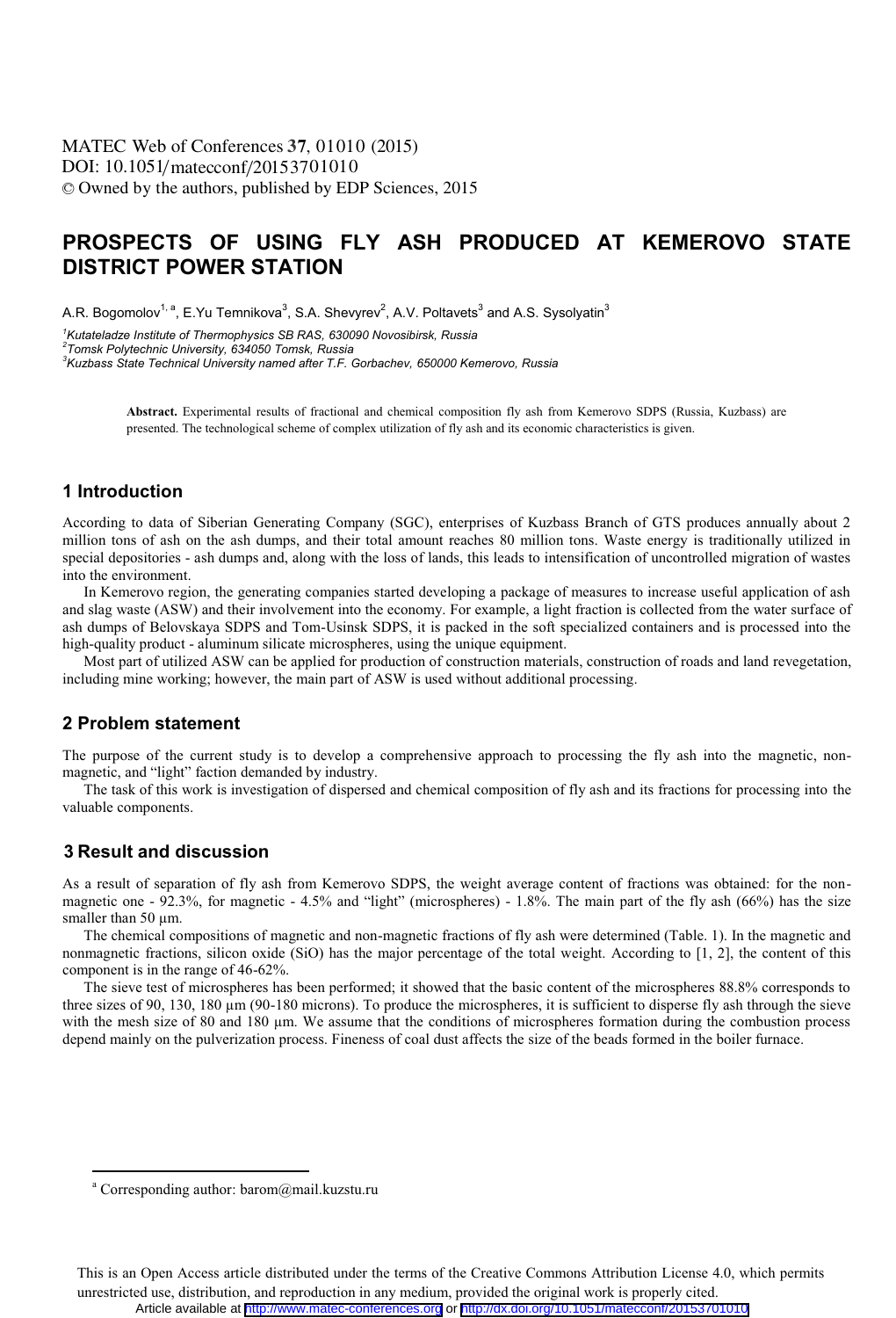### MATEC Web of Conferences

| Component                      | Content, %            |                   |
|--------------------------------|-----------------------|-------------------|
|                                | Non-magnetic fraction | Magnetic fraction |
| Na <sub>2</sub> O              | 1.76                  | 1.45              |
| MgO                            | 2.02                  | 3.21              |
| $Al_2O_3$                      | 22.00                 | 16.28             |
| SiO <sub>2</sub>               | 58.14                 | 44.52             |
| $P_2O_5$                       | 0.58                  | 0.48              |
| SO <sub>3</sub>                | 0.41                  | 0.48              |
| $K_2O$                         | 2.50                  | 1.66              |
| CaO                            | 5.37                  | 6.06              |
| TiO <sub>2</sub>               | 0.84                  | 0.59              |
| MnO                            | 0.06                  | 0.09              |
| Fe <sub>2</sub> O <sub>3</sub> | 6.00                  | 25.01             |
| BaO                            | 0.33                  | 0.20              |

#### **Table 1.** Chemical composition of fly ash

#### **Table 2.** Unburned carbon

| Sample, µm | Share of unburned organic mass of fuel, % |  |
|------------|-------------------------------------------|--|
| $<$ 50     | 0.7387                                    |  |
| 50-63      | 1.6987                                    |  |
| 63-80      | 1.5196                                    |  |
| 80-100     | 2.0951                                    |  |
| 100-160    | 5.2857                                    |  |
| 160-200    | 4.8478                                    |  |
| >200       | 2.2152                                    |  |

To determine the mechanical underburning, the fly ash was separated into fractions, and each fraction was analyzed (Table 2). Mechanical underburning of fuel includes a content of fuel carbon in the ash entrained by flue gases. Since 84% of fly ash consists of the particles smaller than 80 μm, thus, a proportion of unburned carbon in ash is concentrated in this fraction and makes up about 4%. It is reasonable to take the unburned particles from ash because they are undesirable component, which decreases the quality of constructions.

The technological scheme of the complex for fly ash utilization (Fig. 1) is developed, and the basic equipment is selected. The suggested complex for fly ash utilization is a set of technological equipment, which can process recycled ash into 3 fractions. In general, the entire process is carried out in 4 stages: selection of dry fly ash; ash transportation to the place of utilization; separation of initial material into 3 fractions; packaging of the final product.

Ash from electric filter hopper 1 is collected into collecting hopper 2, then it uniformly fed into pipeline 3 (BShGD,  $d =$  $219x20$  mm,  $l = 100$  m). To transport the bulk material, the vacuum system is used; the main element of this system is vapor ejector 5, rarefying the pneumatic system. Valve 15 regulates air supply into the system. Air transports ash particles in suspension through pipeline 3 to dust collector 4 (VZP-M-450), where it is deposited. Further, dust-laden air is directed to the second stage of processing by two centrifugal cyclones 6 (TSN11-630 and UTSM-38-800), then, the purified air mixed with vapor is discharged through the chimney into the atmosphere. Ash from the dust collector 4 and cyclones 6 is dumped into hopper 9, where the intermediate accumulation of initial material occurs. Ash is dumped through a feeder onto the belt conveyor 7 (LT-400), magnetic separator 8 (RCYD-5) is installed above this belt; it collects magnetic fractions from a moving line. Passing magnetic separator 8, the non-magnetic fraction is dumped into receiving hopper 9, then the raw material is supplied to vibrating sieve 10 (SWECO MX 60). The separated fractions are accumulated in intermediate hoppers 11, 12 and 13; under each of these hoppers, there is weighting-and-filling machine 14 (DF-OB) for the automatic packaging of each fraction in special "Big bags".

The yield of fly ash from the boiler E-420-14-550 (TP-87-1) at Kemerovo State District Power Station is about 10 t/h. This complex allows processing of approximately 61,320 tons of fly ash per year in the scale of Kemerovo SDPS and reduces the costs of payments by 858 thousand rubles/year for allocation of ASW on the ash dump at the rate of payments of 14 rubles/t. It will also improve the situation in the direction of reducing the volume of ash stored at the ash dump of the station, increasing the period of the existing ash dump exploitation.

The complex for fly ash utilization will be located at the territory of Kemerovo SDPS and the construction will be made from the zero cycle. The estimated cost of the whole complex with consideration of the installed equipment (and construction of the sandwich panels) will be about 9 million rubles. For the following market values of each fraction, "light" - 20000 rub./t; nonmagnetic - 800 rub./t; magnetic - 5000 rub./t - the income will be about 78 million rubles, the net profit of the complex will be 67.5 million rubles, the payback period is 1.5 months. Every invested ruble will bring a profit of 7.63 rubles.